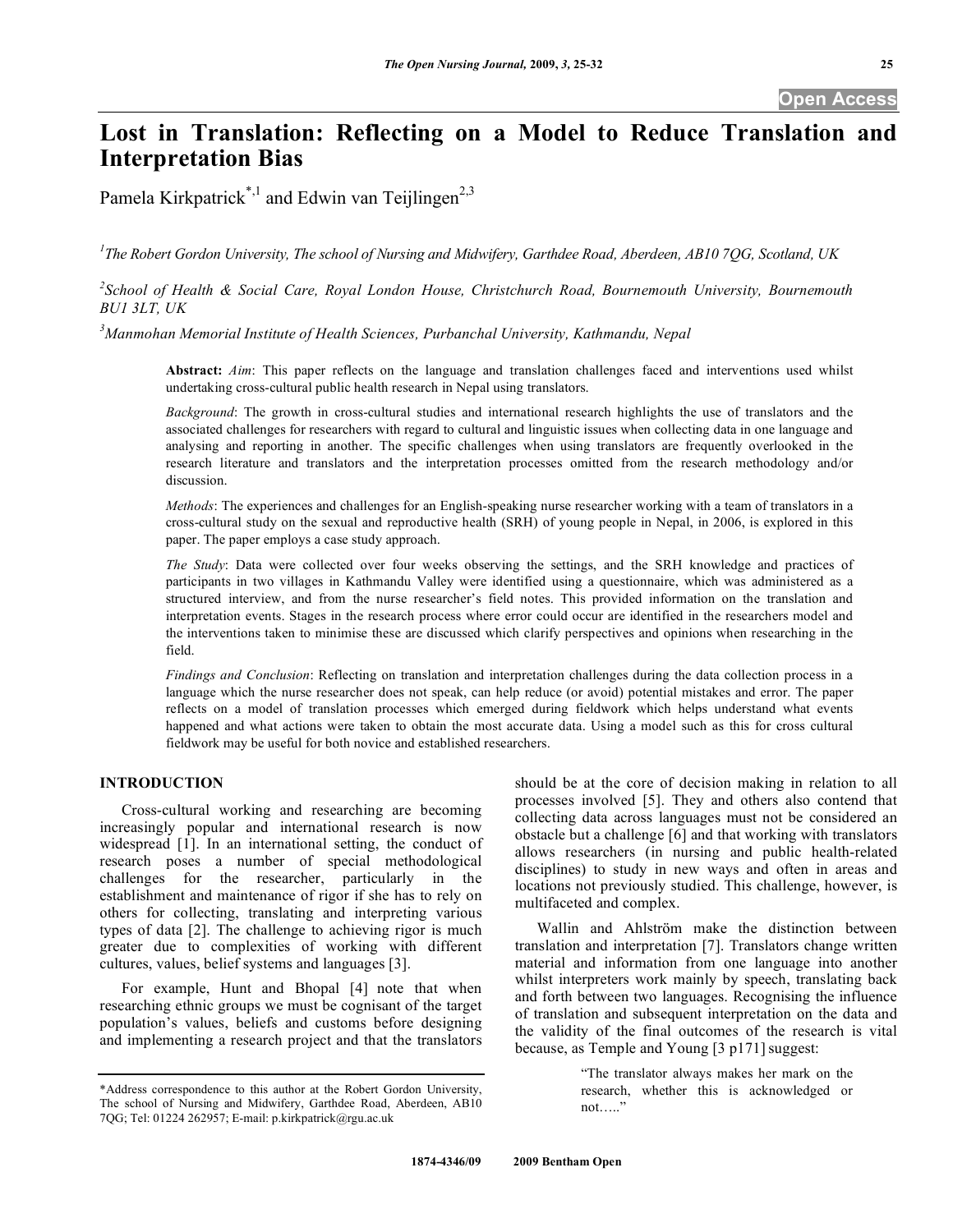Birbili states that when we collect data in one language and subsequently present the findings in another, the translators involved must make translation-related decisions [1]. These decisions, she contends, have a direct impact on the research validity and are directly related to the autobiography of translators, the linguistic competence of the translators, the translators' knowledge of the people under study and the circumstances in which the translation takes place [1 p.1]. Beck and colleagues also note that the translators' cultural experience, knowledge and qualifications influence the quality of the translations [8]. To assume that translators are merely transmitters of neutral messages is likely to inhibit access to understanding the translation process and the emerging data [9]. Researchers must be cognisant of the translators' 'material circumstances' relating to their perceived power and, to an extent, expertise over the target group [9].

 Meleis offers us a number of criteria as a guide to developing the necessary culturally competent knowledge [10]. This includes communication, where the translator must understand the subtleties and variations inherent in the target language and also demonstrate evidence of trust building in an attempt to uncover the population's experiences through voluntary disclosure in an authentic and understandable way. Most important is the notion of power and that the differentials be reduced or, at the very least, acknowledged and recorded. For example, power, in terms of age, race, gender and knowledge can differ greatly between the researcher, the translators and the participants. Whilst efforts may be made to demonstrate more horizontal relationships e.g. in shared decision making with translators, this is not often possible with participants. The research team should also make efforts to decrease the vertical power structure in order to gain better sharing of true information when these power hierarchies are minimised [10].

 Beck *et al*. [8] indicate that the detail, description and discussion of the characteristics of the translators and the processes translators are involved in should be given attention in the research methodology and the researcher should document what has been done to reduce power differences [10]. This is further endorsed by Squires [11] who suggests that key strategies for tackling methodological challenges when using translators includes 'maintaining conceptual equivalence', 'translator credentials' and the translator's role in the process. Some writers suggest the translator be elevated to co-researcher and involved in all stages of the research process in depth [9] as it is argued that translating and interpreting research data is as much about social and cultural perspective as it is about language [12].

 A word or phrase spoken or written in one language may mean one thing to one person but offer a completely different meaning to different people [13]. Where lexical equivalence is not possible, Birbili [1] suggests that 'conceptual equivalence' is sought. Conceptual equivalence or 'comparability of meaning' is not a problem free ideal as the concept itself may not exist in the target language and culture. More recently a move has been made towards discussing and debating in a reflexive way with the translators the decisions made in the translation process [3]. However, preserving the conceptual equivalence of a participant's responses during participant interview is the

most crucial aspect of mediating translation issues during a study [9]. Using a Dutch example (the second author's first language) if someone in the Netherlands says "Hij staat met de mond vol tanden" the translation literally is, "He stood with a mouthful of teeth", but the translated meaning should be, "He could not speak", in the sense of "He did not know what to say". We would expect a competent translator to not to use the literal translation, but the one that better reflects the intended meaning.

 Criticism has been directed at the apparent failure of researchers to consider the vital role that translators play in translation and interpretation and the implications of not introducing them into the communication loop during the research process [1,3,9,12,14]. Using translators for translation and interpretation activities in research inappropriately and/or inconsistently threatens the robustness of the data collected and the validity of the outcomes [11]. Translators' various levels of invisibility and apparent insignificance in research studies have been documented in the literature.

 In a recent systematic review of qualitative cross-cultural studies using interpreters Wallin and Ahlstrom found some evidence of visibility of interpreters in four out of thirteen studies and little information about the extent of their involvement in just under half [7]. Some referred to the interpreters 'knowing the aim of the study' and others being 'key informants on the culture' and being 'briefed about the interview'; some translators only transcribed interviews. Rarely were the translators' credentials considered or reported by the researcher [7].

 As translators have a major role in the knowledge acquisition and data collection process, their involvement needs to be transparent and the power relationships and their potential influence on the outcomes must be reported [3]. Closer attention therefore needs to be paid to the effect a translator may have on the research process and its outcomes [6]. Murray and Wynne suggest making the translator's work more visible during the research process particularly when conducting interviews [15]. They specify that the desired transparency requires the researcher to make the translators' and interpreters' specific roles, involvement in and decision making explicit within research documentation and write up.

## **BACKGROUND TO OUR CASE STUDY**

 One could argue that in structured interviews (i.e. questionnaire type interviews) the dialogue is more predictable than for example that in qualitative studies where the lines of questioning may vary and change during the interview and that less attention to the translation issues is needed [6]. However, in a large quantitative study such as ours, where both the translation and interpretation 'events' are numerous, we could argue that the need is just as great for planning, monitoring, documenting and evaluating translation challenges as part of the ongoing reflexive approach to data collection and interpretation. Though there is a growing body of literature relating to translation and interpretation challenges in both qualitative and quantitative studies this has not, to date, been particularly helpful in proactively guiding the researcher in the field through potential translation pitfalls [2].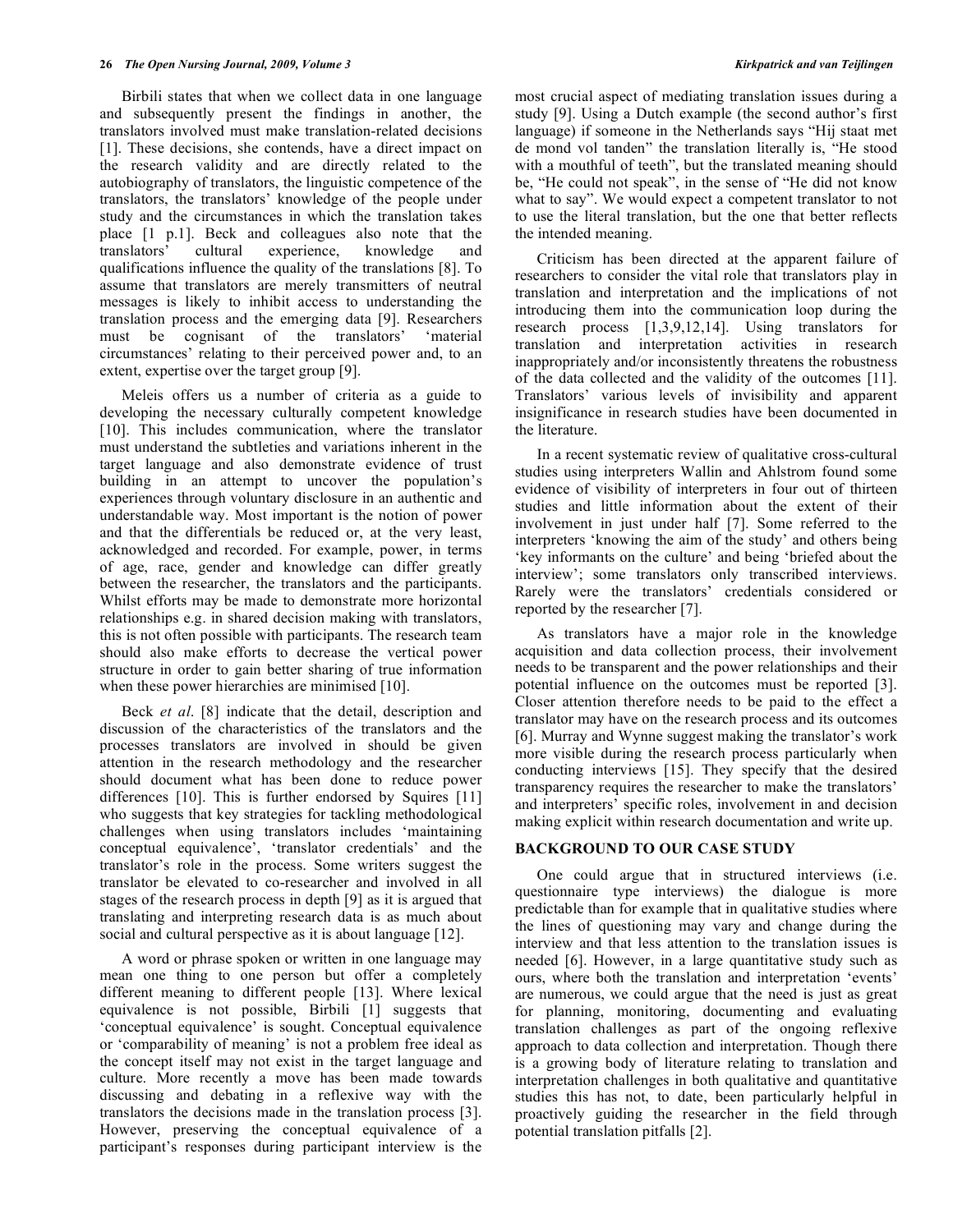This case study details the research experiences, processes and challenges encountered by the first author during fieldwork in Nepal in 2006. The fieldwork covered a four-week quantitative public health study using a team of translators for designing, collecting and interpreting sexual and reproductive health data. This was carried out as part of the first author's M.Sc. dissertation and she joined an established team of public health workers in Nepal from the University of Aberdeen. Funding was thereafter available for SRH interventions to be implemented to help improve the SRH of young people on completion of the data collection. The paper aims to presents a model that the first author formulated during the data collection period in Nepal as the challenges emerged. It identifies the specific stages where inaccuracy and bias could be introduced impacting on both the research process and its findings. Thus illuminates specific areas where translation and interpretation occurred as part of this process. From highlighting these stages we are able to document and explain the specific steps taken to

minimise bias where possible, in both a planned pro-active and reflexive way.

#### **METHODS**

 The case study methodology focuses on individual 'cases' to explore practice and the context in which practice is examined has relevance on our understanding of it. Thus we are able to closely examine the research processes and the research practice [16]. This single case allows us to closely examine the dynamics of the main communicators involved in a cross-cultural study: the nurse researcher, the translators and the participants [6]. Through the use of a model (Fig. **1**), the authors highlight stages in the data generation process where errors could be made during translation and interpretation events and shows how the researcher and the team adapted and developed processes to ensure data collection was as accurate as possible. The translation events model will be discussed once the context for the study has been explained.



**Fig. (1).** Model of interpretation and translation process.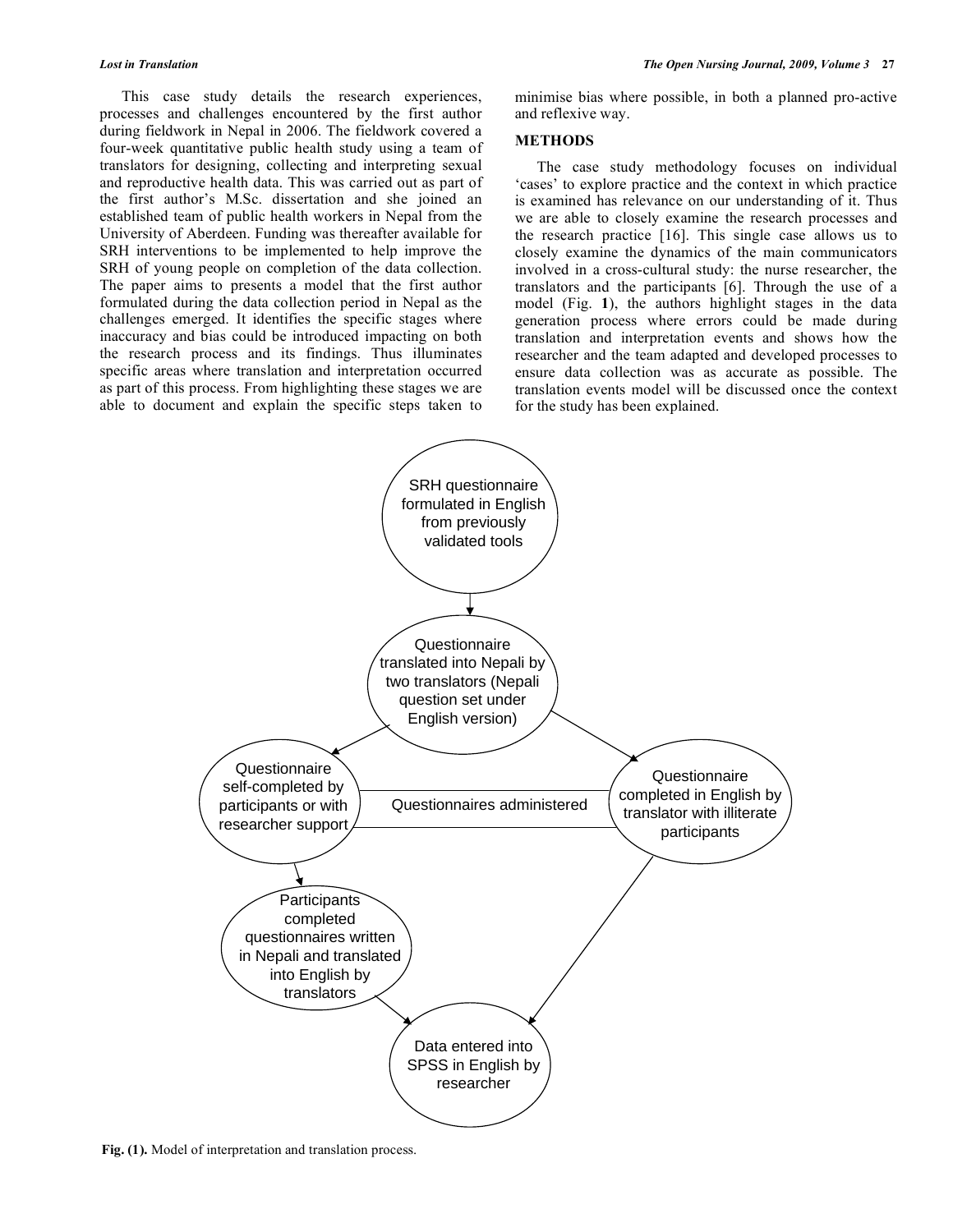#### **ETHICS**

 Ethical approval was granted by the Nepal Health Research Council. Local support for the study was also given by the previous Village Development Committee (VDC) Chairman and members of the local community who were keen to participate in the study which they considered relevant to their health needs. The main issues of ethical concern centred on informed consent for young people and privacy and confidentiality. Informed and written consent was sought with a briefing statement for participants to read (and sometimes their guardian e.g. mother, teacher) or it being read to them before signing to participate or annotating with an 'x'. The briefing statement also informed them of the private nature of the data collection and the anonymous and confidential nature of the collection, storage and reporting of it.

#### **OUR CASE STUDY**

 The research study investigated the sexual and reproductive health (SRH) of males and females aged 13-24 in two neighbouring villages in Kathmandu Valley. The area is twenty kilometers from the capital city Kathmandu but it is relatively underdeveloped due to poor transport infrastructure, difficult terrain and constraints arising from national conflict. The study required the completion of an individual questionnaire by each participant to obtain information on his/her SRH. The focus of this research study was the SRH questionnaire: the purpose of this paper is to illuminate and consider the translation events and the potential for the translators' effects on the process of research. In order to ensure that the questions in the study were culturally appropriate and that they were sensitive to the participant's beliefs and values, the questionnaire design was closely based on two validated SRH questionnaires used previously in rural and urban Nepal [17, 18].

 A convenience sampling method was used and participants were recruited through purposive, snowballing and opportunistic methods. This was done because there was very little relevant or accurate data about the target population in terms of demographic detail including population numbers, ages and gender. The most recent attempt to measure the demographics had been in the 2001 Census which was widely reported to be inaccurate since there had been a dramatic rise in the movement of large groups across geographical areas and countries in search of work.

 The questionnaire consisted of 39 structured questions including multiple response, forced choice, closed questions and Likert scale selection questions. Two unstructured, free response questions on service availability and barriers to using the services concluded the questionnaire. Cognisance was given to the importance of how closely the wording in the questionnaire matched the 'meaning' of what was being asked rather than how closely it matched the 'words'. In any case, the Nepali vocabulary regarding sexual and reproductive health is limited compared to the English vocabulary and lexical matching is virtually impossible.

 The nurse researcher was a 45-year-old white female who speaks English and has limited understanding of Nepali whilst the majority of the participants spoke Nepali only (with approximately 30% speaking English with variable fluency). The researcher was a Novice to undertaking primary research and also to working in a different culture to her own. The researcher underwent a week long induction programme on Nepal in her native country prior to embarking on the study to help gain some understanding of the culture and language. Gaining accurate meaning from the questionnaires, even with the support of a team of translators was challenging as the translation and interpretation process was complex and involved a number of steps, as outlined in the researcher's model (Fig. **1**).

 Given the large sample size required by the study (approximately n=250) a team of translators was employed to finalise and translate the questionnaire into Nepali and help administer it in the villages. Five Nepali's were recruited in Nepal by the main translating coordinator. He was skilled in research and data collection in Nepal and had prior experience as a translator. He was educated to Masters Level in Public Health. Some of the translators were his colleagues and one a family member of a colleague, all having an excellent knowledge of Nepali culture. Two were female, one of them a fellow MSc student undertaking maternal and child research in the same villages. All had excellent written and spoken English and travelled daily to the study area from Kathmandu City. They all had graduate qualifications (most had a Master degree) though none were formally trained as translators. Two had previous interviewing and questionnaire administration experience in health research in Nepal. The interpreters appeared 'well shod', dressed impeccably in formal national dress or trousers, shirt and jacket and spoke with an educated highcaste accent. All translators received payment for the work they did. Table **1** illustrates the characteristics and the significant differences between the translators, researcher and participants. Again the power differentials are considerable here; however, translators required to have the ability to work between the researcher (and the study requirements) and the participants to generate the data.

 In the days preceding data collection the team met frequently to discuss the practicalities and processes of data collection. Following recommended research practice we conducted a pilot study [19]. This indicated that we needed to reword, reorder and simplify some of the questions and improve the so-called filter questions. Due to the sensitive nature of some questions only male translators would interview male participants and females would interview females participants. This is common practice in research on sexual health [20, 21]. This was to allow for 'gender and cultural sensitivity' and in the hope it would encourage more accurate and truthful disclosure. A point reinforced by Meleis as being vital for culturally competent research [10]. Translators were requested to ask the questions in the order presented and as worded in the questionnaire, indicating the participant's specific responses in pen on the questionnaire and for the open-ended questions to write down the spoken words verbatim. The pilot study involved ten illiterate individuals from outside the target communities. The pilot questionnaire revealed a high reliability of conceptual agreement though it provided no indication of how literate participants would mange the questionnaire. When the questionnaires were finalised each question was reworked and reworded to ensure the language used was linguistically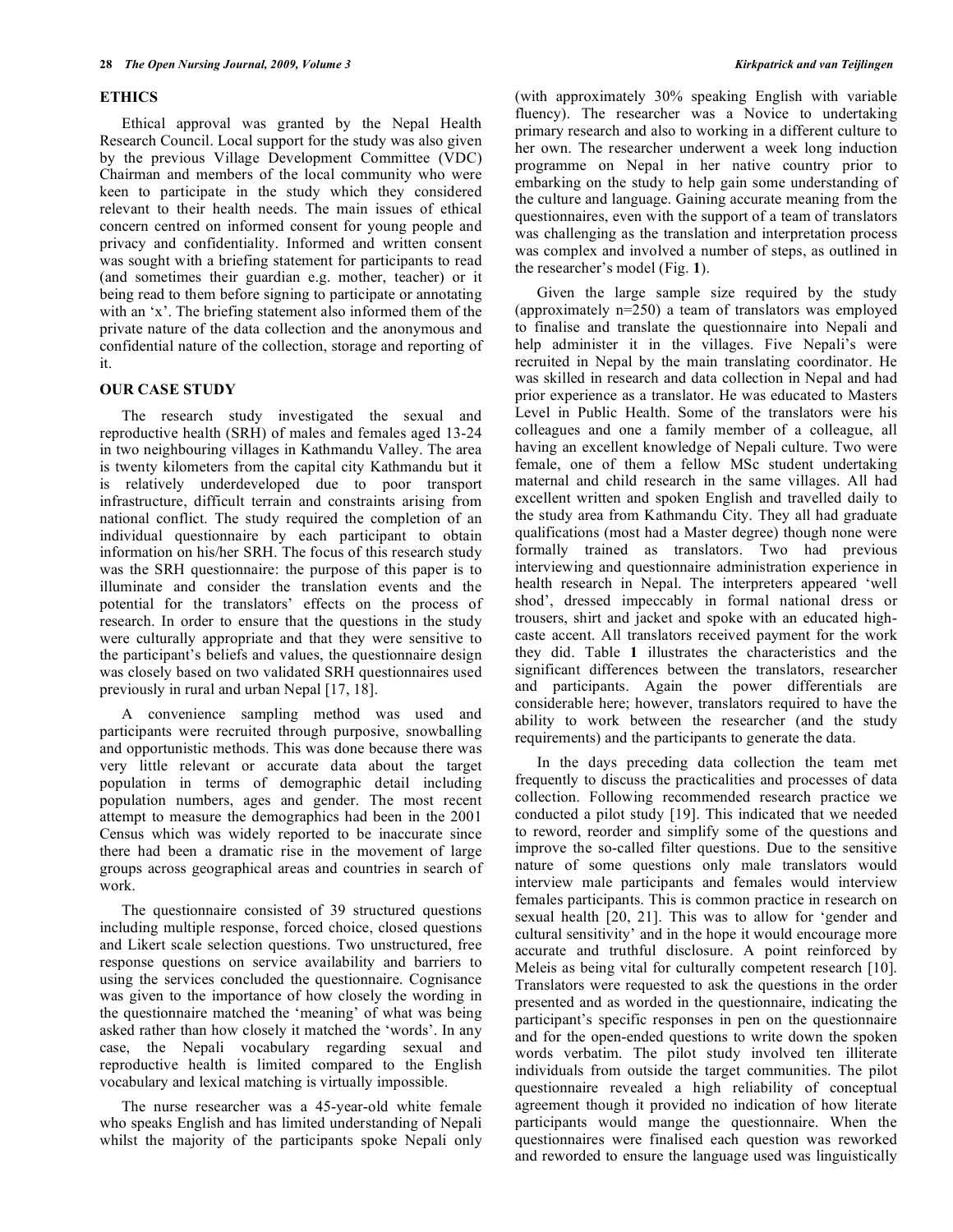#### **Table 1. Characteristics of Nurse Researcher, Translators & Participants**

| Researcher                                                  | <b>Translators</b>                                                         | <b>Participants</b>                      |
|-------------------------------------------------------------|----------------------------------------------------------------------------|------------------------------------------|
| Female                                                      | Male/Female                                                                | Male/Female                              |
| Age $45$                                                    | Aged 27-38                                                                 | Aged 13-24                               |
| Married                                                     | Married/Unmarried                                                          | Married/Unmarried                        |
| Children                                                    | Children/No children                                                       | Children/No children                     |
| MSc student/Lecturer in Nursing                             | Honours/Masters Degrees                                                    | No formal education/Masters Degree       |
| Non-poor                                                    | Non-poor                                                                   | Mainly Poor                              |
| Christian                                                   | Hindu                                                                      | Hindu/Muslim/Buddhist                    |
| <b>British</b>                                              | Nepali                                                                     | Nepali                                   |
| No experience working with interpreter or field<br>research | No experience working as translator/some<br>experience working in research | Unknown experience of research/ Unlikely |

and culturally appropriate. This was done by collaborating with the local seniors to check language and concept appropriateness.

 The agreed process for administering the questionnaires was that participants could self-complete if literate or if illiterate a translator would conduct an interview with them and complete the questionnaire. Questionnaires were written in both Nepali and English and if participants were selfcompleting, they could read the questionnaire in Nepali/English and write their responses (where appropriate) in Nepali/English. Questionnaire completion was kept anonymous and confidential and where it was possible to administer a number of questionnaires at one time such as in a school setting, they were administered under examination conditions adhering to silence and privacy. A total of 253 questionnaires were collected and seven people refused to participate in the study.

#### **MODEL**

 The researcher developed a model during the data collection process in order to visualise the specific stages of the research process where bias could be introduced to the data and information being collected. Biases in the translation and interpretation process were considered to be lack of conceptual equivalence, misunderstanding of language and misinterpretation of meaning. The model highlights the points where translation may be subjective and open to bias from each participant, translator or researcher. At each stage of the study/questionnaire design and research process challenges to the integrity of the meaning between the languages and culture existed and efforts were made to ensure these were minimised or removed where possible. Examples of these are now detailed.

 The questionnaire was set in English and was translated by two translators in order to have the Nepali version of the questions positioned directly under the English version. The translators worked in partnership to complete the English to Nepali translation and both were unfamiliar with the questionnaire. Initially there was a disagreement between translators regarding the wording of one of the finalised questions in the questionnaire. Both translators felt the question asked something significantly different. This was discussed with the wider team of translators and researcher

during meetings and but no consensus could be gained on the meaning or how best to word the question. Therefore, we decided to frame the question as presented in two previously validated tools used in Kathmandu for SRH and felt it did not require back translation from Nepali to English as a checking mechanism.

 Once the daily data collection was completed the whole research team met at an arranged point weather permitting, and sifted through the completed questionnaires to check the data collected. Where self-completers completed in Nepali the translators would translate their entries into English and would discuss this with the researcher. If there were queries regarding the entries we would discuss these as a group.

 For translator-completed questionnaires the translators were encouraged to record responses verbatim. Interruption during the interviews by anyone in the vicinity was discouraged as it was felt this would intrude on privacy and confidentiality and break the flow of the interview. The researcher was present during the interviews, where possible, observing questioning patterns, communication behaviours and interactions between translators and participants. At times however, the researcher might witness the five translators completing questionnaires with five participants and therefore close observation for all practice was not possible.

 Frequently, the translators engaged in a 'warming up period' before the questionnaire questions were asked. During the process of gaining consent for participation translators sometimes took up to ten minutes to have a general chat with participants before starting. A period of discussion pre-interview can help build the relationship and promote trust and rapport between the interviewer and interviewee and may lead to greater disclosure [22]. Obtaining the most accurate data possible is dependent on the development of this rapport though people may not and do not have to reveal personal and intimate details about themselves [10, 22].

 One question consisted of only eight words but took translators three to four sentences to ask. When the researcher questioned this the response was that the translators were asking the question as worded in the questionnaire but had to clarify the concept further for the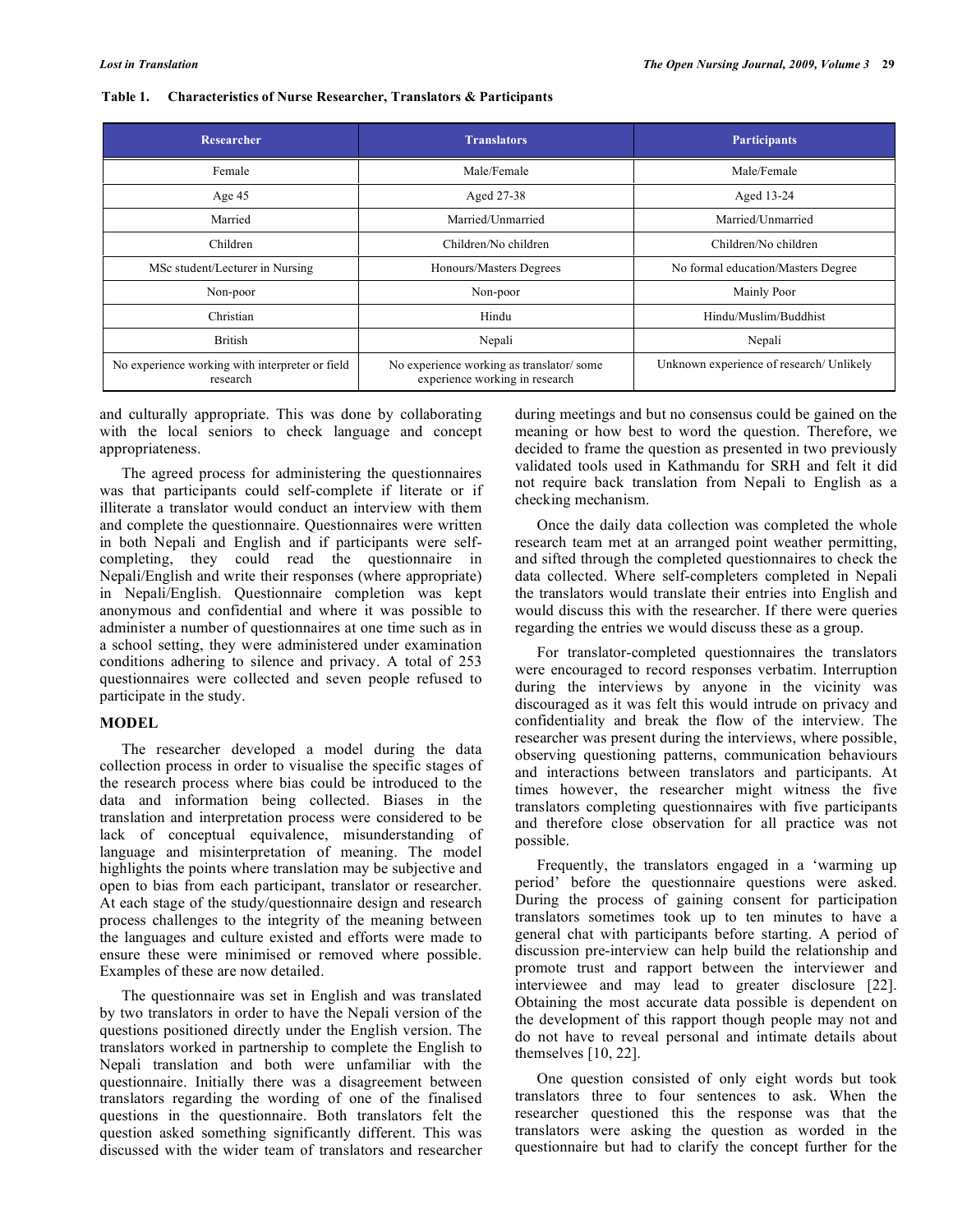participant. This raised concerns about the expression of the question and whether, in fact, conceptual equivalence had been achieved in all questions at the questionnaire formulation and translation stage. Translators were requested to keep the interviews as close to the questionnaire wording as possible as soon as the interview had begun whilst understanding the need for rapport building at the beginning.

 An instance of deviation from the accepted interview process was the apparent giving of advice. It appeared to the researcher that occasionally the translator would offer health advice in response to participants' questions during the administration of the questionnaire. This posed the risk that the translator was being seen as a superior source of health knowledge and was therefore elevated further in position and power. Concerns here are linked to the issue of material position with the translator taking on a role of knowledge and expertise. If this occurred, it might have encouraged participants to answer what they thought the translator would expect them to say rather than provide the truth. The researcher requested that the translators wait until the questionnaire was complete before engaging with participants in health and health care related discussion.

 Even though all but one of the translated questions gained agreement of 'concept' between translators, it became evident to the researcher during coding that one question did not appear to translate directly. When asking if participants had ever had a 'one night stand' three married women answered yes, although they claimed to have had only one sexual partner ever. These responses were found to be from illiterate women who had a translator complete the questionnaire for them. The translator was not expected to follow the responses through for logic therefore there was no way of affirming either response. This confirmed another anomaly in the translation. It is possible that this concept translated conceptually for them as 'having sexual intercourse once in a night' or even 'sexual intercourse on the first night of marriage'. These issues are culturally sensitive and many people may not want to talk about them or have not discussed or even heard them talked about in the Nepali language. It was noted by the research team this was a particularly difficult group of people to study because of the many instances where some of the language used and the meanings have not yet reached such remote and underdeveloped areas and had to be explained to participants.

 When the study was complete one translator checked the translations from 10% of the free response questions for five participants who had completed the questionnaire by themselves who had recorded their responses in Nepali. This revealed a good inter-rater reliability supporting the robustness of the translation process.

 A difficulty here lies with the notion of the translator having to act as a bridge across the cultural, linguistic and age-related gaps that are inevitable given the differences between the nurse researcher, translators and the target audience. Table **1** illustrates these main differences. The translator needs a level of freedom to enhance truthful reporting but on another level a systematic approach is needed. It may have been relevant to try to select translators who more closely matched to the participants in more of these respects.

 Overall the model has been useful helping the researcher to visualise areas and stages where challenges to the acquisition of robust data may occur. Not all challenging areas were predictable from the outset but many potential pitfalls were avoided and some aspects adapted to help minimise the risk. The above examples are a small representation of the many challenges faced in this study and serve to illustrate the need for clarity, communication, teamwork and reducing error.

#### **DISCUSSION**

 This paper has argued that many challenges are faced when carrying out research in a cross-cultural setting using translators. These unique challenges are posed by various contextual and cultural factors. The examples from the case study have reinforced the need for greater communication and collaboration between the researcher and translators at all stages of questionnaire design, translation, and recruitment of participants, data collection, translation, transcription and analysis. The study has detailed the importance of ongoing meetings, discussion and a problem solving approach to translation issues during these phases. Whilst we did not reach the research ideal suggested by Temple and Young [3] that the translators reached the status of co-researcher, they did have considerable voice and to a large extent, equity in decision making as the study progressed. Since this MSc dissertation did not have the resources that appeared to have been available to Lopez and colleagues [23] who employed trained bilingual interviewers and then separate translators for the translation of the transcripts, the input of our translators was very important in our attempt to attain a high degree of cultural competence in the study.

 As the translators were the cultural and linguistic experts the researcher needed to spend time building a good rapport and a close working relationship with them in order to achieve a sense of partnership which would be conducive to effectively and efficiently progressing the study. This process was a natural part of the relationship development when working with a group of individuals in an intense, time-bound situation like the one described. At times however, communication took a concerted effort to ensure the robustness of the data collection in this sensitive topic with young people.

 Squires argues that researcher competence is reflected in the degree of attention and detail given to the translation and translator issues in the methodological discussion minimizing risk of translation error [11]. Researchers who demonstrate that they have systematically accounted for any aspect that may impact on the findings of their research enhance the credibility, dependability, transferability and confirmability of the findings [11]. For these reasons the researcher must be adaptable and reflexive to changing demands and challenges throughout a study.

 There is a view that studies suitable for native English speakers are, with minimum adaptation, suitable for other cultural groups [5]. Problems emanating from this attitude lead to issues of cultural hegemony, lack of salience of content, the non-equivalence of concepts, assumptions about willingness to disclose certain types of information and failure to ensure that the phenomenon of interest is present in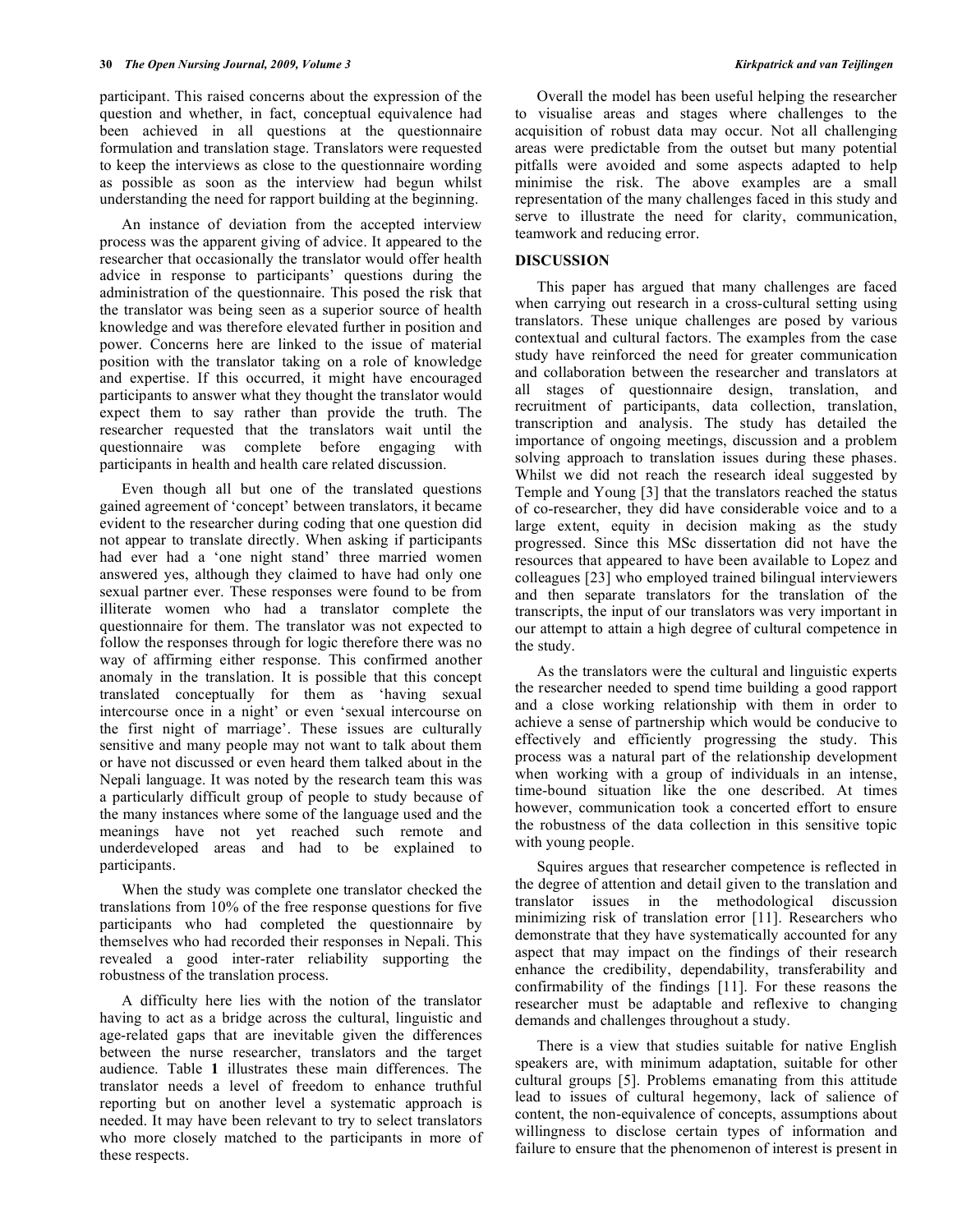all target groups [5]. As all these components were among the scope of the wider study we utilised questionnaires previously validated in Nepal. Nonetheless, we still found concepts and phrases unknown or strange to the target group. For example the word 'Giprog' or 'sex disease' was the local way of expressing 'STIs' (sexually transmitted infections). This reinforces the need for meaning of words over form and the importance of considering not only the national cultures and values but the local ones too [7].

 The researcher considers the development of the model during data collection to have been beneficial even though it was verbalised and not visualised with the translators. It provided a systematic way of visiting and revisiting crucial stages of action and interaction during the research and worked as a trigger for wide and thorough team communication in a pro-active way. The researcher considers that this approach promoted greater validity in the findings which resembled the findings from other studies.

 The experiences documented here are far from generalisable but they do serve to demonstrate the need for more debate around research in such challenging areas. However, attention is needed to the wider implications of some elements suggested such as an increase in time and monetary resources at the design stage. Pitchforth and van Teijlingen note that practical advice needs to be developed to help researchers develop relationships with translators and the wider issues involved in researching in these contexts [6].

 This study demonstrates the importance for researchers of the need for:

- Achievement of conceptual equivalence rather than equivalence of word form;
- Involvement of translators at all stages of study design, development & enactment;
- Collaborative relationships where the translator is promoted to co-researcher status;
- Clear communication and ongoing dialogue among team members throughout the study;
- Explicit negotiating and problem solving and in a team context;
- Explicit reporting of translator input in all stages of the study with acknowledgement of any potential influence on the outcome;
- A research study customised model to visualise and help guide the field researcher in achieving robustness;
- Guidelines for best practice for the researcher working in an international and cross-cultural context.

#### **REFLECTION ON FIELDWORK EXPERIENCE**

 In this study the researcher cited translation issues as a limitation of the study in her final M.Sc. report though she did not explain in great detail how translators were utilised or what their input into discussion and decision making during the data collection was. This was due to dissertation word constraints and researcher naivety.

 The nurse researcher did not explicitly demonstrate the emergent model to all members of the translation team though all aspects and concerns were verbalised throughout the questionnaire design and data collection period with everyone involved. In part this was due to the emergent nature of the model and practicalities in the field dealing with paperwork and carrying materials. In future studies the researcher will be better equipped and more able to prepare for these methodological challenges by adopting strategies such as using the translation events model visually and more explicitly and working even more collaboratively with translators. Developing a guide for 'Best practice when working with translators in cross-cultural research' could potentially be a helpful tool for both novice and experienced field researchers.

#### **CONCLUSIONS**

 Being aware of the possible pitfalls in translation and interpretation issues helps both researchers and interpreters minimise them and this process should be explicit in the planning and reporting of research rather than accidental. Translators' work on all levels of a study must be made visible and clearly reported.

 An interpretation/translation events model, specifically designed by the researcher for their study, is potentially useful to detail and highlight stages where bias may be a threat to producing accurate data.

 Researchers' must have a good understanding of the culture they are researching and be cognisant of issues for culturally competent practice. It may be helpful to develop best practice guidelines for field researchers to use when undertaking research studies in an international or crosscultural context. Whereby a cross-cultural context could as easily refer to research with Afghan asylum seekers in Aberdeen, Scotland as to studies of Nepalese migrant workers in Mumbai, India.

#### **ACKNOWLEDGEMENTS**

 The authors would like to thank Dr Padam Simkhada at the Department of Public Health, University of Aberdeen; Dr Jane Stephens, director of The Green Tara Trust, UK; Mr Prakash Bhatta, Mr Sharada Wasti, Mr Rupesh Bhatta, Miss Sarala Adikhiri and Mrs Soluchana Dhakal for their work as translators. Grateful thanks also go to the young people from the villages who participated in the study and all others who helped during the process. Finally, we like to extend out thanks to the three anonymous reviewers for *The Open Nursing Journal* for comments on our initial submission*.* 

 Financial support for travel and accommodation costs for this study was received from the University of Aberdeen Small Grants Fund.

## **AUTHOR'S CONTRIBUTION**

 PK contributed to the questionnaire design, carried out the data collection, input and analysis for this study as part of her MSc in Health Services and Public Health Research (Public Health). EvT was a joint supervisor of this research project at the University of Aberdeen and participated in most stages of the study. Both authors have written several drafts and approved the final manuscript.